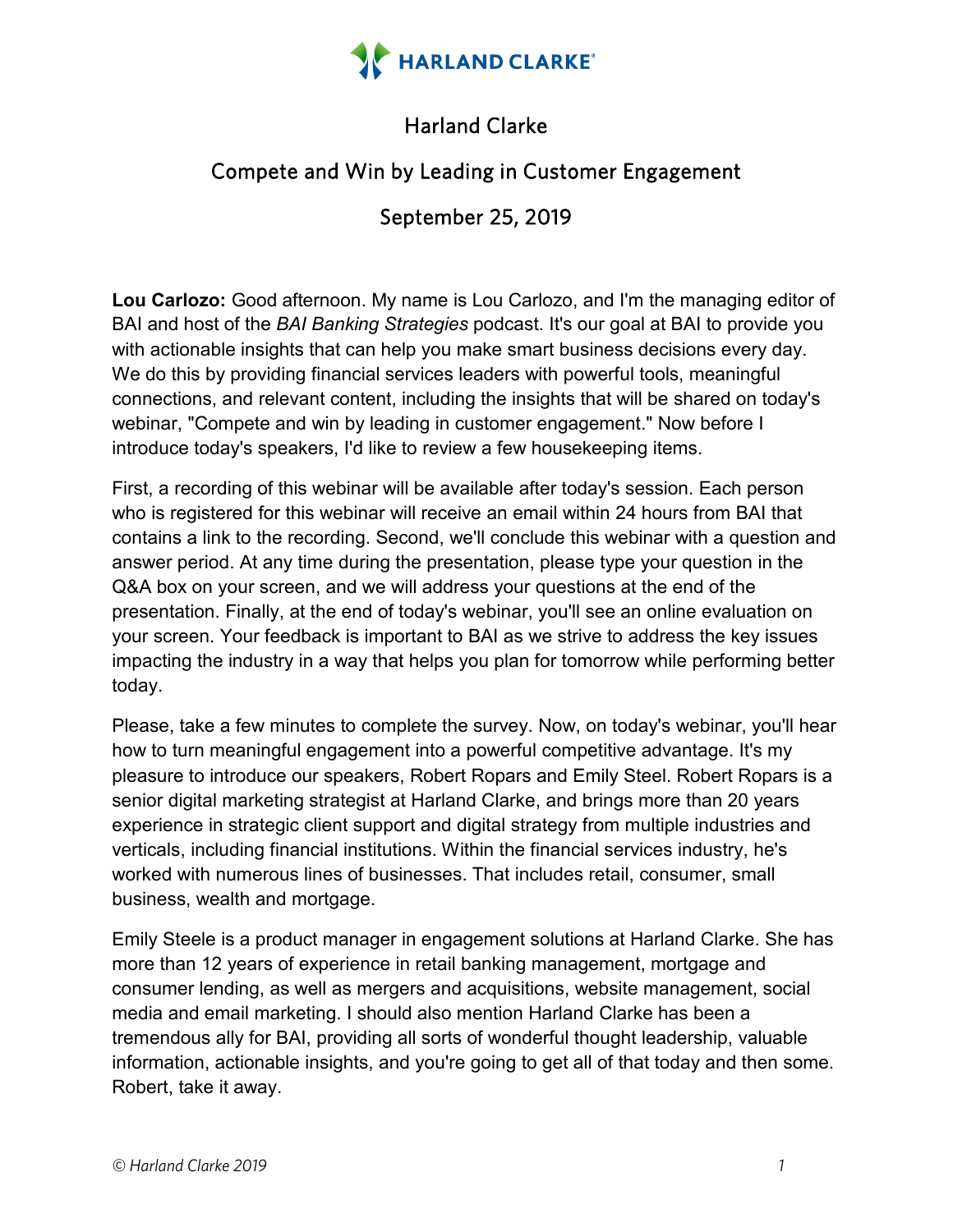

**Robert Ropars:** Thanks, Lou. Appreciate the introduction, and great to be speaking again with your team. Welcome, everyone. I appreciate your time today on this Wednesday. Today we're going to be covering in this webcast, three main topics around customer engagement, specifically, what is customer engagement, why is it so important to get it right, and how do we get it right? We're going to start with what is customer engagement, but before we do that, we're going to kick off with our first poll of the day to keep everybody engaged and awake this afternoon.

Lou, if you could go ahead and load that up. How do you currently measure customer engagement? Surveys, online reviews and analysis, social listening or other? Please comment in the chat box and we'll give about 30 seconds for folks to respond. Looks like we already got some answers coming in. Surveys and social listening are competing. It looks like surveys are starting to pull ahead. It can stay ahead, all right. Looks like we've got surveys in the lead there, and we've got a couple of people- commented, saying that there is some feedback on the mic, but also all of the above, so some people are doing all of these things.

Thanks for that, Lou. We can go ahead and proceed. All right, what is customer engagement? Before we talk about customer engagement, it's always helpful to start with a basic definition of something before you kind of dive in and explore its meaning and impact further. Wikipedia defines it, customer engagement as business communication between consumers and a company or brand, the external and the internal, basically in connection with each other. This communication is happening across multiple channels, including but of course not limited to, direct mail, email, video, websites, chat, phone, et cetera.

From a broader perspective, that's what customer engagement is, kind of textbook definition. When we talk about Harland Clarke's perspective, when we look at it, we really feel customer engagement, as I'm sure all of you do, it must be relevant, timely, trusted and personal. We absolutely agree and we support our clients, that in having a consistent, efficient response, and that capability has to be regardless of the channel that it's occurring in. That's a critical component of that, but it's far more than just the mechanics of response. There needs to be an understanding that customer engagement involves emotion.

Do you know how consumers feel about your brand and what emotions it's evoking? In the end, success comes from realizing that you need to understand and appreciate how customers feel about you. I wanted to share today just a quick example of how Elon Musk showcased this philosophy a few years ago. In 2017, a consumer posted on Twitter a negative experience they had with a pushy salesperson in one of their Texas dealerships. Within an hour, Elon responded directly to them, saying it was, "That's not okay," and noted that he just sent a reminder to all Tesla dealerships in America, that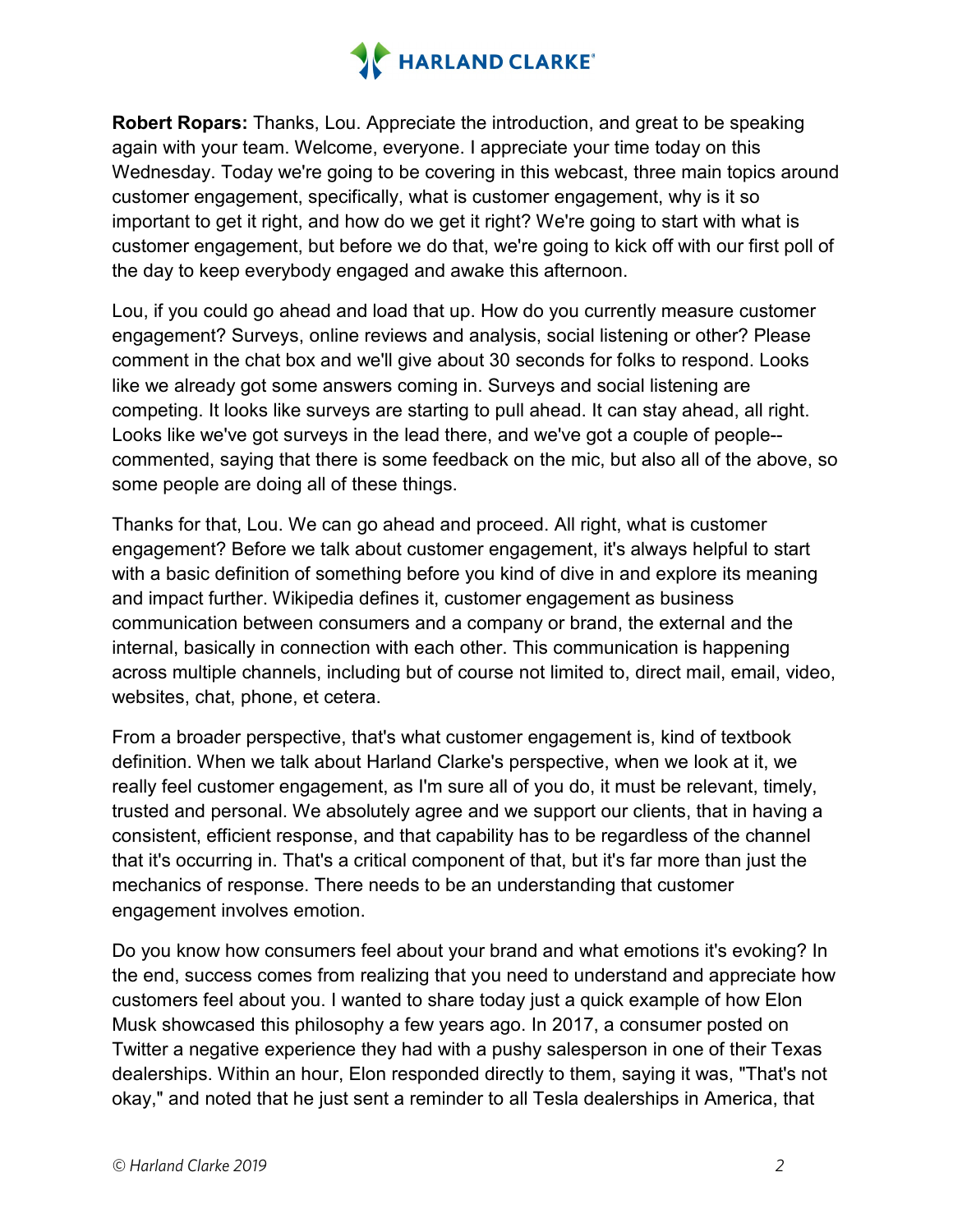

the number one goal of their sales teams was, "We just want people to look forward to their next visit."

"That's what really matters." He perfectly encapsulated customer experiences within 140 characters, which was still the limit back then. A consumer has a negative real world, physical, brick and mortar experience, complains in the digital world on social media. They're obviously employing social listening and gets a prompt response right from the top, and the team, the sales team, gets a reminder about what's really important to the brand. Of course, all of this is academic, if you don't have a way to access and harness vast amounts of data, likely spread across multiple silos.

On top of that, you may lack the resources, the bandwidth and very likely and potentially, in-house experience to wrangle with efficiently and effectively to ensure your success. Absent of strategy and the right solutions, you're likely sending marketing without coordination, unsure how successful campaigns are, if you're unable even to define what the KPIs should be measuring against. Consumers will potentially tune out, and worse, be susceptible to the bright, shiny new distraction catching their eye. It's critical to ascertain what needs to be tracked and how.

In order to succeed at cross selling and activation to blunt attrition, you need to do that through engagement, which is the foundation of any future growth. We've covered what customer experience is, but now we need to see why is it so important to get it right? When we talk about getting customer engagement correct and right, we're realizing we're in an increasingly competitive market space, and financial institutions specifically, will only compete and survive, let alone win, by combating ongoing challenges in the industry and the market forces that are at play as we've outlined here.

Whether it's other brick and mortar FIs, or non-traditional tech competitors, there's no shortage of options for consumers. Whether it's the ever present joy of regulatory compliance, decreased margins while competing on price, there's a lot to cope with. It's increasingly the customer engagement relationship that can make the difference in customer loyalty to your brand. How do you measure customer experience and its impact? It's been stated in studies that by next year, which is coming up very quickly, customer experience will be the key brand differentiator for consumers ahead of price and product.

If consumers see all brands in a vertical as essentially the same, they'll choose by location, price, and/or rates and likely ratings and reviews. However, if brands distinguish themselves as responsive to consumers, and particularly with Jen's Y&Z and soon Alpha, they rely heavily on social proof and ratings and reviews in particular, you will have an edge competitively. One study attempted to quantify the bottom line impact of even small improvements to customer experience. It found that FIs within this case,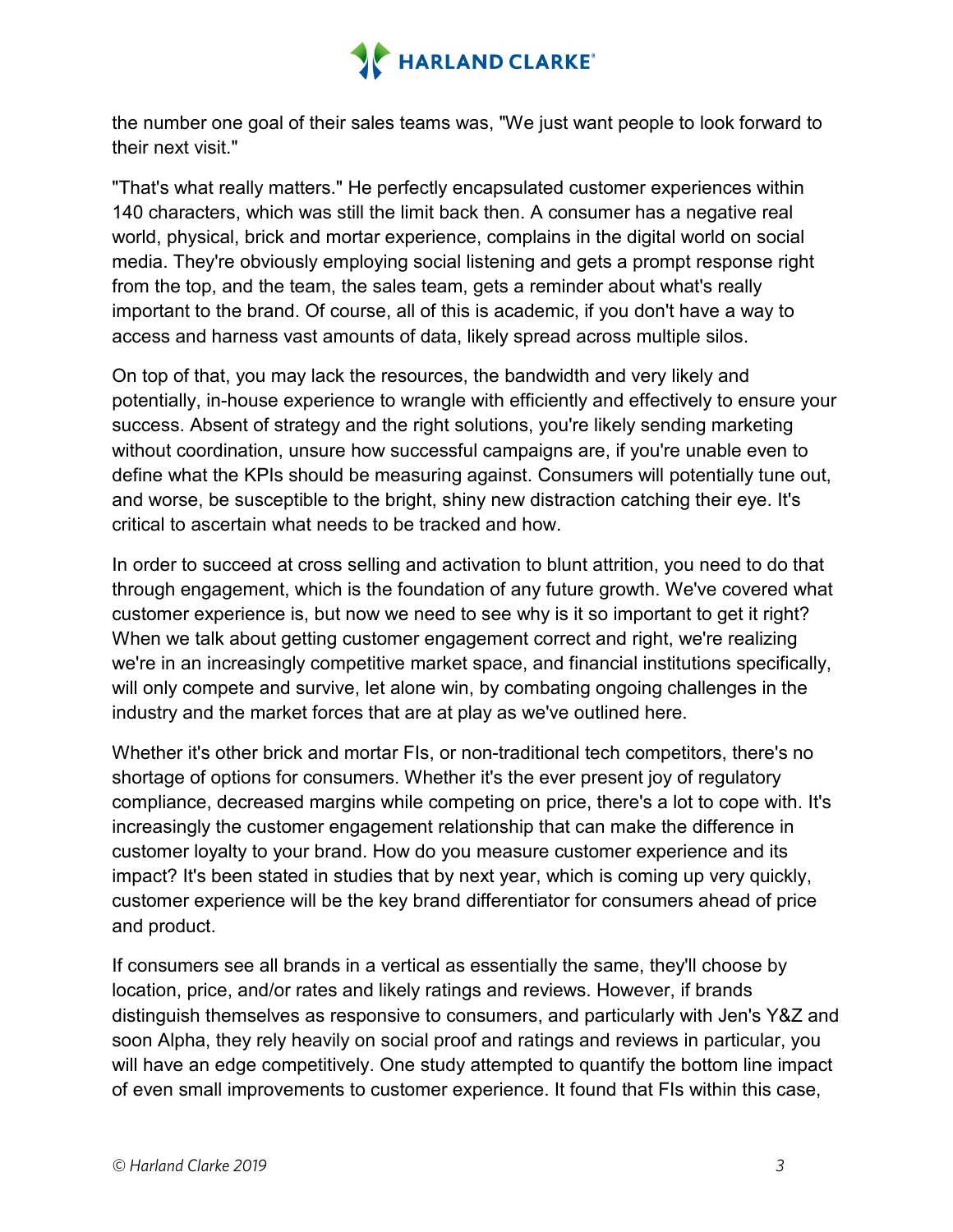

greater than one billion in revenue, could see as much as 800 million and change or more in increased revenue within three years.

They determined that improvements would impact sales, retention, and most importantly, encourage more customers to forgive mistakes and spread positive word of mouth. Now, that study was focused again on those larger FIs, but there's no reason to believe that all FIs, regardless of size, would see significant results with improved customer experience. It's also important to know that you can't assume that quiet customers are happy customers. As many as 30% will attrite after just one bad experience. We know that Jen's Y&Z are particularly motivated to pivot quickly to maintain their level of satisfaction with the brand.

You need to ask and measure satisfaction. Like, they used to joke about voting here in Chicago, early and often. In the end, if you get a strategy and process in place, you'll distinguish your brand amongst your competitors. You'll have the optimal chance to not only survive, but thrive, so thrive if you will, by leveraging the vast amounts of opportunity available. It's there, waiting for the right brands to make the right choices. Emily is going to take it from here and now share what's involved in getting engagement correct. Emily?

**Emily Steele:** Thank you, Robert. Before we start with how to get customer engagement right, let's talk about how we get customer engagement wrong. As many of you know, millions people are on Twitter and Facebook and Instagram daily. Everyone's wanting a social media presence, be it a business, a nonprofit organization and/or ourselves. If you do have a Facebook or social media presence with your bank or credit union, it's one of the best ways to connect with your customers. In turn, who is monitoring your social media? One of the ways to get it wrong is leaving it unmonitored.

Are you answering questions that are coming through social media from your customers? Are you truly listening? I read the other day that 80% of consumers expect a response to their post within 24 hours. Someone is reaching out with a thought, a question or concern and they are expecting your response and expecting it pretty quickly. If your social media is going unmonitored and/or no response is being given, naturally, your customers or even your prospective customers are already having a negative experience. If you're oblivious to current negative brand perceptions in the market-- negative information, as we are well aware of, is shared and retweeted.

Do you have the capability to follow all those shares and retweets? People share with their friends over and over again. They keep on going down the line and you don't know what kind of opinion those readers are going to have about your brand. Obviously, a negative one from the beginning. Then the third thing is that your social media presence is having stagnant and uninteresting information. If you're posting information that's not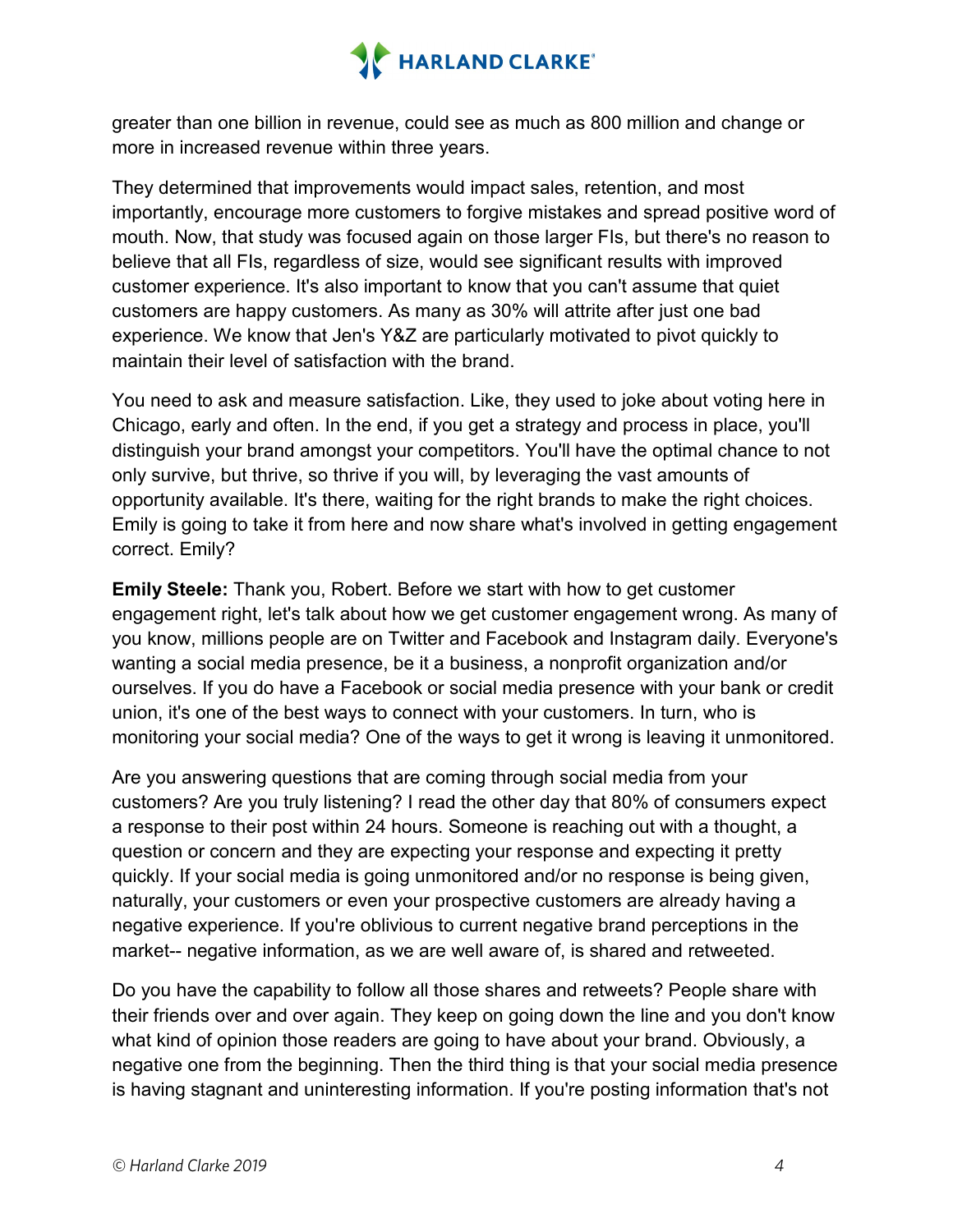

relevant to consumers, they'll just keep on scrolling and you're missing the opportunity to speak to your customers and prospective customers.

Also, if you do not have data analytics to develop a timely relevance for personalized communication, if you're posting, sharing, emailing things that are irrelevant to the customer and their time, of their life cycle-- like, are you sending mortgage information to a 75-year-old or are you sending checking account information to a 13-year-old? You just get behind those, your data and your analytics and speak to the right person about the right thing at the right time. Lastly, if you're not proactively seeking, collecting, aggregating, analyzing and tracking your customer feedback, you're missing the boat.

Typically, customer engagement may sit in the marketing area or the HR. Many leaders across your organization may have a say in customer engagement. They may have a say of what those benchmarks should be for their area. As leaders in your banks and credit unions, you should come together and agree on those benchmarks. Then ask yourself, "Who is going to monitor those benchmarks and those engagements? What engagement metrics are going to move the needle?" In my previous position, I was part of the complaint committee, which I know sounds really thrilling and exciting. I was director of social media and digital marketing.

We got a lot of response via our social media. We asked our branch field to input any customer complaints we had in our software system. Plus, anyone from the call center was asked to identify any complaints. Leaders in our organization got together on a quarterly basis and reviewed all those complaints that came in from various areas. We seriously took a look at some of those complaints and made adjustments where they needed to be adjustments, because it wasn't just about us as the bank. It's about how our customers viewed what we were doing and doing for them. Robert, did you have something to say in this slide?

**Robert:** Yes, I just wanted to make a quick comment on the feedback where it related to ratings and reviews. One thing to keep in mind is that for the last two years, Google in particular, incorporates your ratings and reviews when they're making that decision about ranking results. Being cognizant of what your ratings and reviews are out there, which is particularly challenging in the financial vertical, which tends to have fewer reviews than other verticals and they tend to be negative. When they're deciding, who could be that best answer, they do take into account the ratings and reviews of the locations.

From our understanding in the industry, from our discussions with the powers that be, they're looking-- Search engines are looking for responsible brands to respond to 60% of reviews online. It's kind of a benchmark, and they're talking about good, bad and ugly reviews. They're also wanting, in the perfect world, not to be copying and pasting,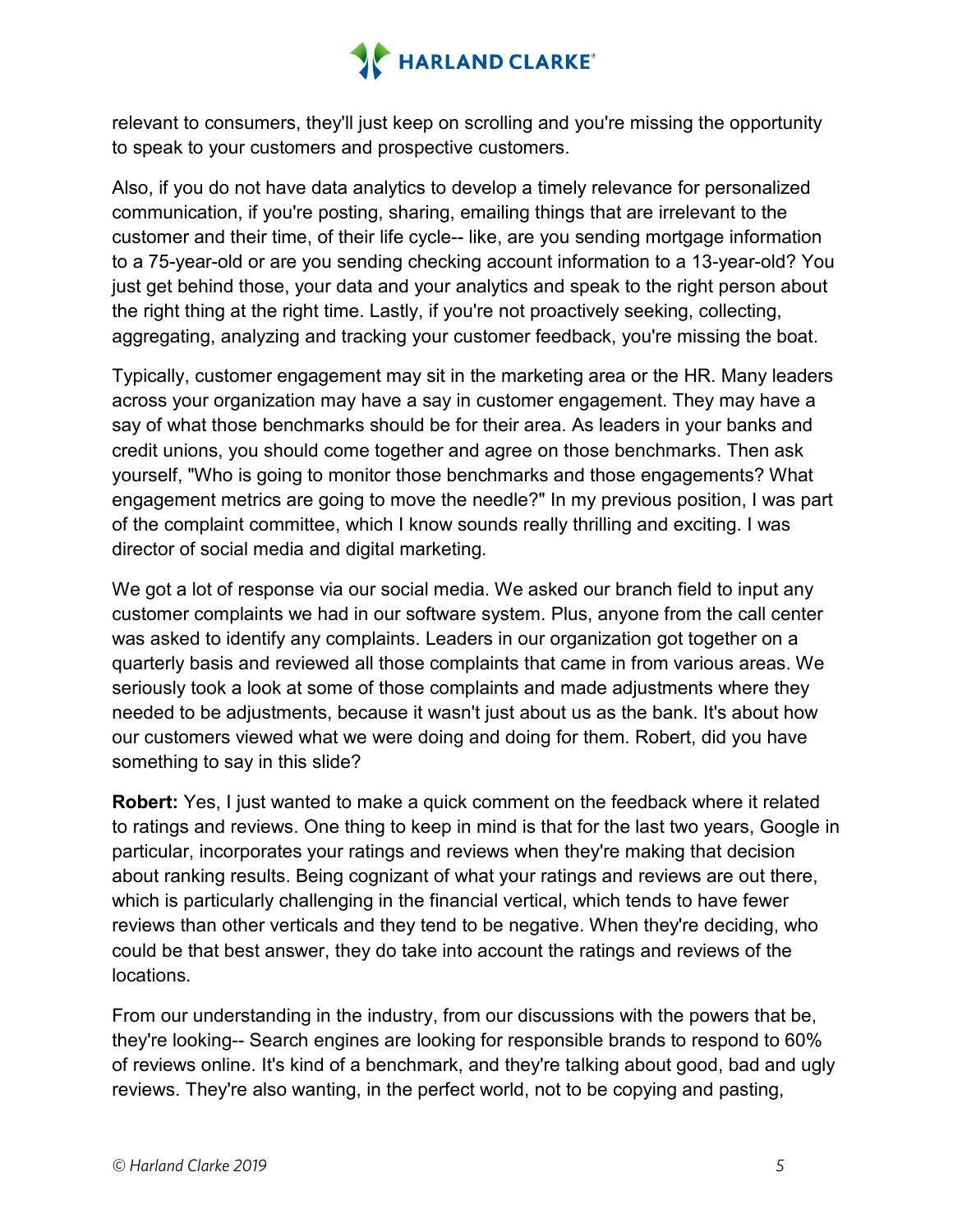

"Thanks for your feedback," to every single rating and review. They're looking for that proactive interchange and dialogue and conversation. I just wanted to make sure to mention that.

**Emily:** Thank you. We can go on to the next slide there. How do we get it right? As the leaders in our financial industry, we tend to focus on us and not just the customer. Another example from my previous life, I was part of the marketing team that launched the digital mortgage channel. We thought we had done everything right. We had done organic search, created organic search, page search, digital display, social media posts, emails to our current clients, emails to targeted segment groups. We brought a lot of people to the plate. However, our abandon rate was 89% and we cannot figure out why?

We drive all these people to this channel, what's happening once they get to the application? We had to take a look at what was going on. We reached out to our mortgage leaders and asked them, can we take a look at the application? We come to find out the application was made so it was easier for the processors in the back room and not for the applicant. We were asking questions about escrow before we even got the client's name and contact information. So turn it around and think like a consumer, get the experience right for that customer and just not what's easiest for the bank.

Also, don't make it about profits and products. Make sure it's the right thing for the customer. Again, when you open a checking account, the first thing they do is download our mobile app, but why? Why do they usually download the mobile app? Yes, you as a banker want them to have a secure wallet, but at the same time, you want to express why is that best for your client and for your customer? It's for the convenience, for the mobile deposit and bill pay. If engagement strategies support overall strategic objectives, everything else falls into place. To get customer engagement right, you have to understand where you stand in the marketplace.

Do you know what your market share is? Do you know who your full competitive landscape is, virtual and physical landscape? Then how current customers and prospects perceive your brand? Are you listening to your customers? Are you serving them? Are you understanding the voice of the customer? Are you gathering and really listening to feedback? Take all that aggregated information and listen to the truth. It's not just about finding all the positives from reviews and from some feedback, but it's also about taking that negative feedback and fixing it, if you can, within regulations.

I know there's some regulations you can't fix those, it's just the way it is. Again, I'm going to refer back to our complaint committee. It was a great tool to gather that feedback and really, really listened to the customers and what they were saying. Also, set a goal where you need to be. Set a goal for improvement and where you want to go.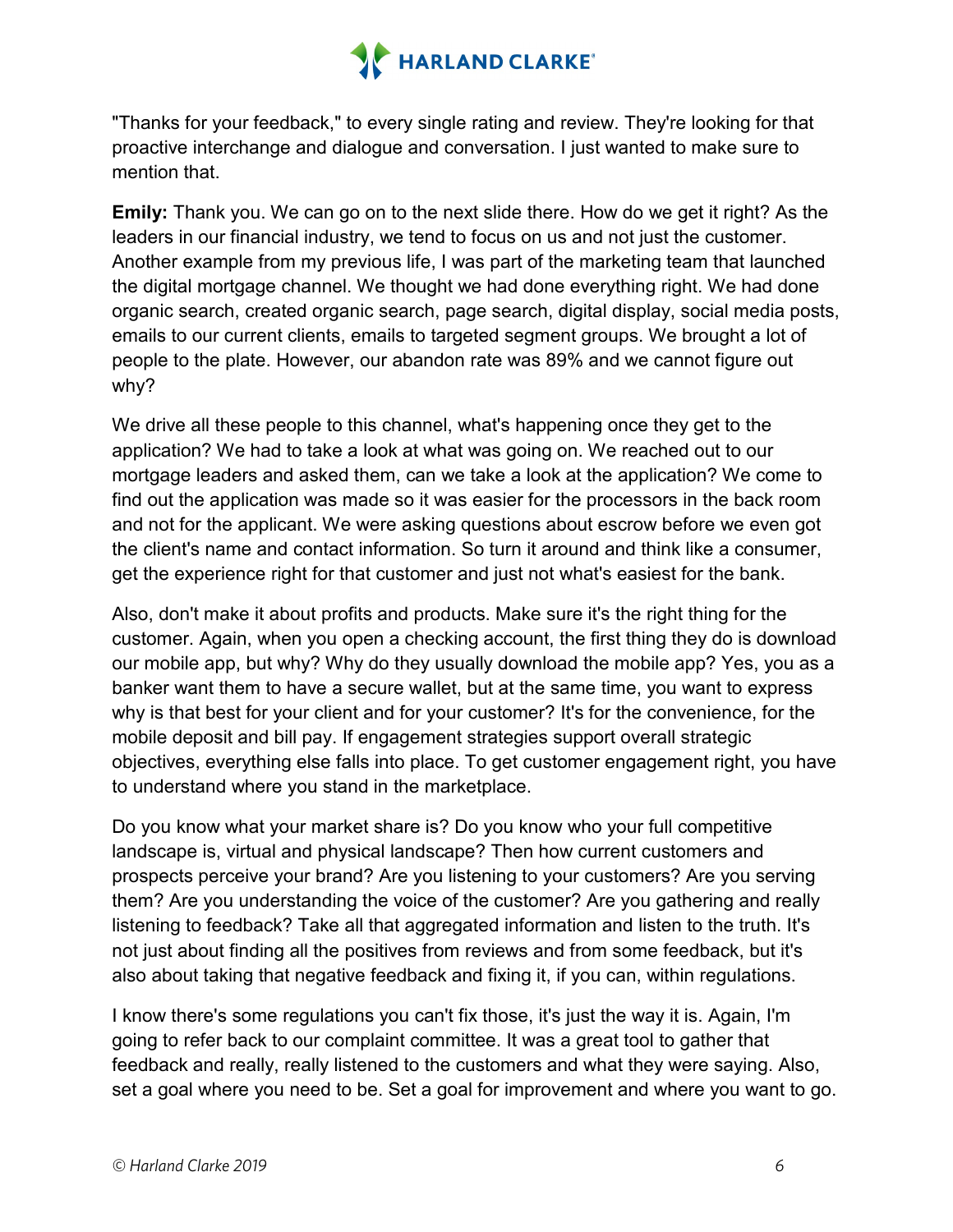

Do you want to increase that market share? Do you want to increase Net Promoter Score? Set benchmarks. Measure those benchmarks and come up with a plan to reach those goals, and then start all over.

Re-measure and change that benchmark and make it higher and higher or maybe you need to adjust and curve what those measurements are. I think we have a poll question on this next screen here. Lou, do you want to add? What do you think is the best indicator for customer engagement? It looks like services per household is the best indicator for customer engagement. Yes, it says services per household. Lou, if you want to close the poll, that's fine. Thank you. Services per household is a good indicator for engagement, but also consider accounts per household. Does mom and dad have accounts with your bank? Does the son and daughter?

What about granddaughter, grandson, grandma and grandpa? If they're all living under the same household, you want to measure that customer loyalty through generations of customers. Same with length of relationship. Did they just begin their relationship with you six months ago, six years ago, 60 years ago, for that matter? Then check on their loan and deposit balances. Make sure do they have reoccurring loans? Do they have multiple auto loans with you that have turned out, and they've got a new car or whatever the case may be? Also, you want to check out the variety of channel views.

Are they using online banking, mobile banking? Are they calling your call center? Are they completing online account opening applications or consumer loan applications? Also, the growth of relationship over time. Did they start their account and their relationship with you when they had a child savings account? Has that grown to where they're now getting a mortgage with you because they're just leaving just their first job? Lastly, another indicator of engagement or ongoing satisfaction scores and ratings and review. Robert, did you have a comment here?

**Robert:** Just on that last one, again, just to reiterate how important it is. Whether it's satisfaction surveys, monitoring ratings and reviews or generating-- NPS is obviously something that's been a gold standard for a lot of years but we've even moved well beyond that now. There's so many other things to measure and so many implications. I just want to reiterate again how important that is to not just what we're talking about today, but even affecting how you're showing up in search and things like that, from a competitive standpoint.

Particularly with voice search changing the game a lot in terms of finding that best answer. All of this stuff is critical, both internally and externally for so many different reasons. Just can't emphasize that enough.

**Emily:** If you want to go ahead and go to the next slide-- To understand your current market perceptions, make sure you manage and control your digital reputation and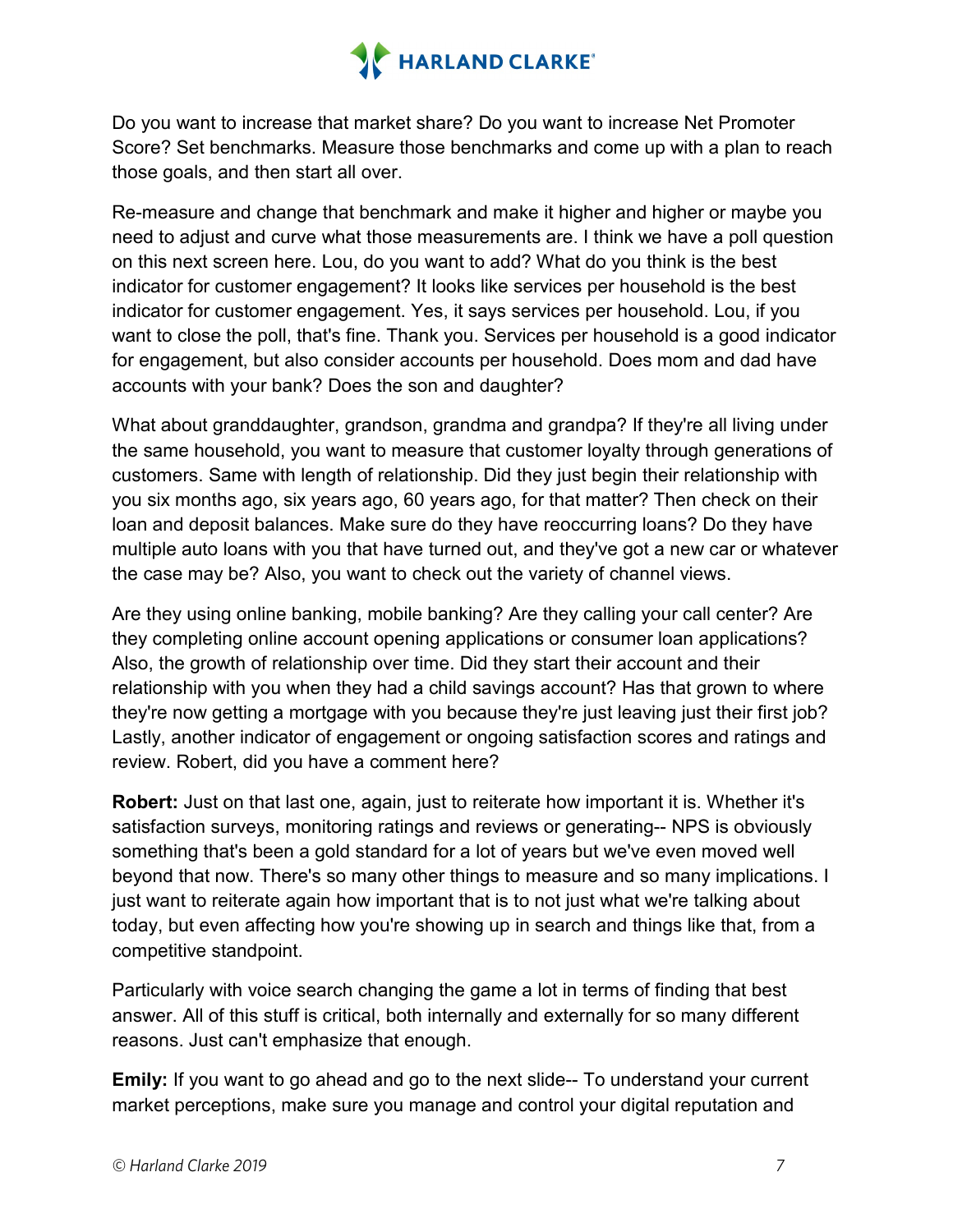

outsourced assets from a central location. You need to know your digital footprint and the reputation you have online. Current perfection is more than just a good experience in your branch or on the phone or on the mobile app. It can also be about your digital reputation and how easy it is for people to find you. I encourage you to take a step back and look at what you offer, not only on your website but by doing a search and doing a search in Google or Yahoo, Bing.

Also doing a search with social media, and thinks like a consumer. As bank marketers and bankers, I knew exactly where to go to find what was needed. Now that I'm out of the bank and I'm with Harland Clarke, serving banks and credit unions, it now takes me a while to find exactly what I'm looking for. Your customers are probably going through the same thing. You know it well because you're in it day in and day out, but how long will your customers continue to search until they find the answers that they're looking for? Or will they give up and move on and look towards your competitor if they're getting the right answer?

Again, ensure that people can find you easily. Then once that you are found, make sure you maintain the accuracy on your search results. Make sure it's accurate across the board. There are over 100 search engines that your listing could be found. Some of them you don't even know exist. I don't even know that they exist, but they're out there. They have information about you somehow, some way. There is ways that you can gather all that information or gather all the search engines, input information so that it's accurate and consistent across the board, and then monitoring reviews.

Robert touched on that a little bit, but do you know all the places in which people are reviewing you? Again, these search engines that are so numerous to count, that there's a possibility there's reviews on all the search engines. You may want to work with a third party to assist with your review monitoring. Then also, who's responding to those reviews? As I mentioned earlier, 80% of people that post online, expect an answer within 24 hours. You need to know who is responding and how quickly they're responding? Then after you monitor and manage those public facing reviews, analyze the effectiveness of search results.

Try to search your organization as a consumer would. Don't use your bank name, just google, "Best bank near me." Are you first in that search? If not, is that your goal? Set that benchmark, how do you get there? Also, find out through Google Analytics, who's clicking on your website from what search listings? How many calls are being made from that search listing? I always like to say, your digital presence is as fundamental as the sign on your building. If your information is missing and/or incorrect and customers can't get in touch with you, engagement level has already declined before they even hit you and get to your front door. Next slide, please.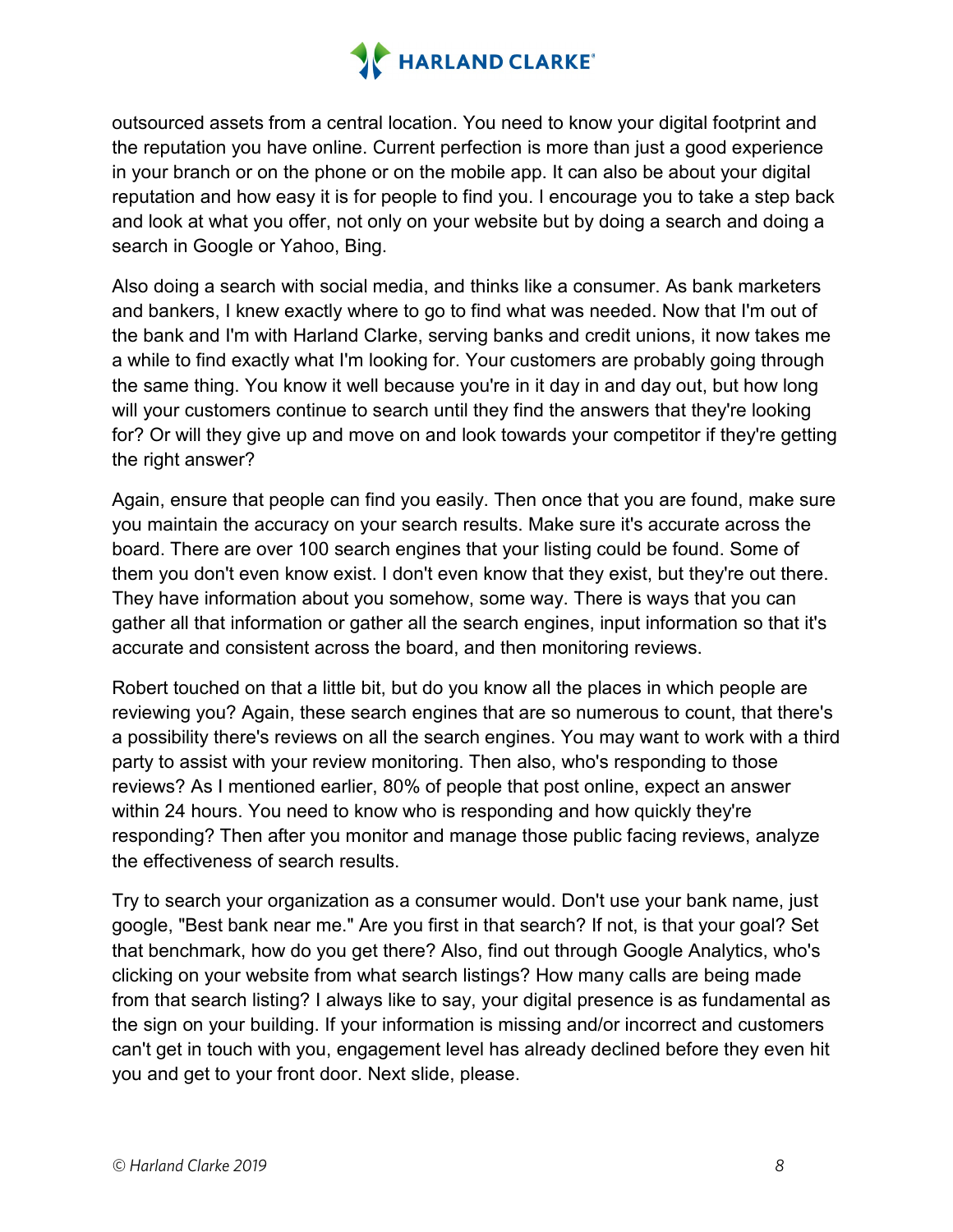

As Robert mentioned earlier, one out of three consumers will take their business elsewhere due to one bad experience. Never underestimate the power of talking to your customers. Understand your customers experience at the teller line. Understand their experience through online banking. At the teller line, is the teller using your name? Are they looking you in the eye? Are they suggesting different products for you that would be best fit for you next? Then in the drive-through, take a look at those customers in the drive-through. Are they having the same experience that they would at the teller line? Is the drive-through line even easy to maneuver?

Maybe people aren't coming to you directly because it's hard to get around. You can tell that by all the different colors of paint on those big blocks on the side of your drivethrough. Then, is the drive-through area well-lit and clean? Again, you want to ensure that your customers have a consistent and positive experience, regardless of the channel that they use. The in-branch teller line, the drive-through, online banking, et cetera. Not only looking at transactional experience, take a look at your brand experience. Do some point-in-time studies. Understand where you stand in the marketplace and how you rank within competitors in your area.

As mentioned earlier, take a look at digital experience. How many web and phone clicks come through your search listings? Gather all this information and data and determine what the story is telling you. Listen to the good and the bad and sometimes, the ugly. Be objective on the strengths and weaknesses. Being able to separate yourself from your organization to be effective and help-- It may help you become a little bit more objective. Keep in mind most of your employees are customers too, so be able to listen to their experiences as well.

On to benchmarking, how do we benchmark? Measuring and understanding where you came from is very, very important. A number is just a number if we don't have something to compare it to. What is good, what is good enough? Is 50% good? If we're rated a three, what does three mean? Should we be a seven or is it on a scale of one to five? Know where the numbers come from first before setting any expectations and setting benchmarks, so that you can understand what you're measuring against. A good way to do this is by analyzing-- remedy current performance compared to peers, your net promoter score maybe sitting at X.

How does that stack up against your competition and what is your competition scores? Another way is to analyze by consumer segment. Level set the expectation from various demographics. Knowing different age groups and socio-economic groups and their different levels and starting points of trust, they are all going to vary. Knowing this information will help you understand opportunities to increase those levels of engagement and better assist you from this furthering engagement with your audience.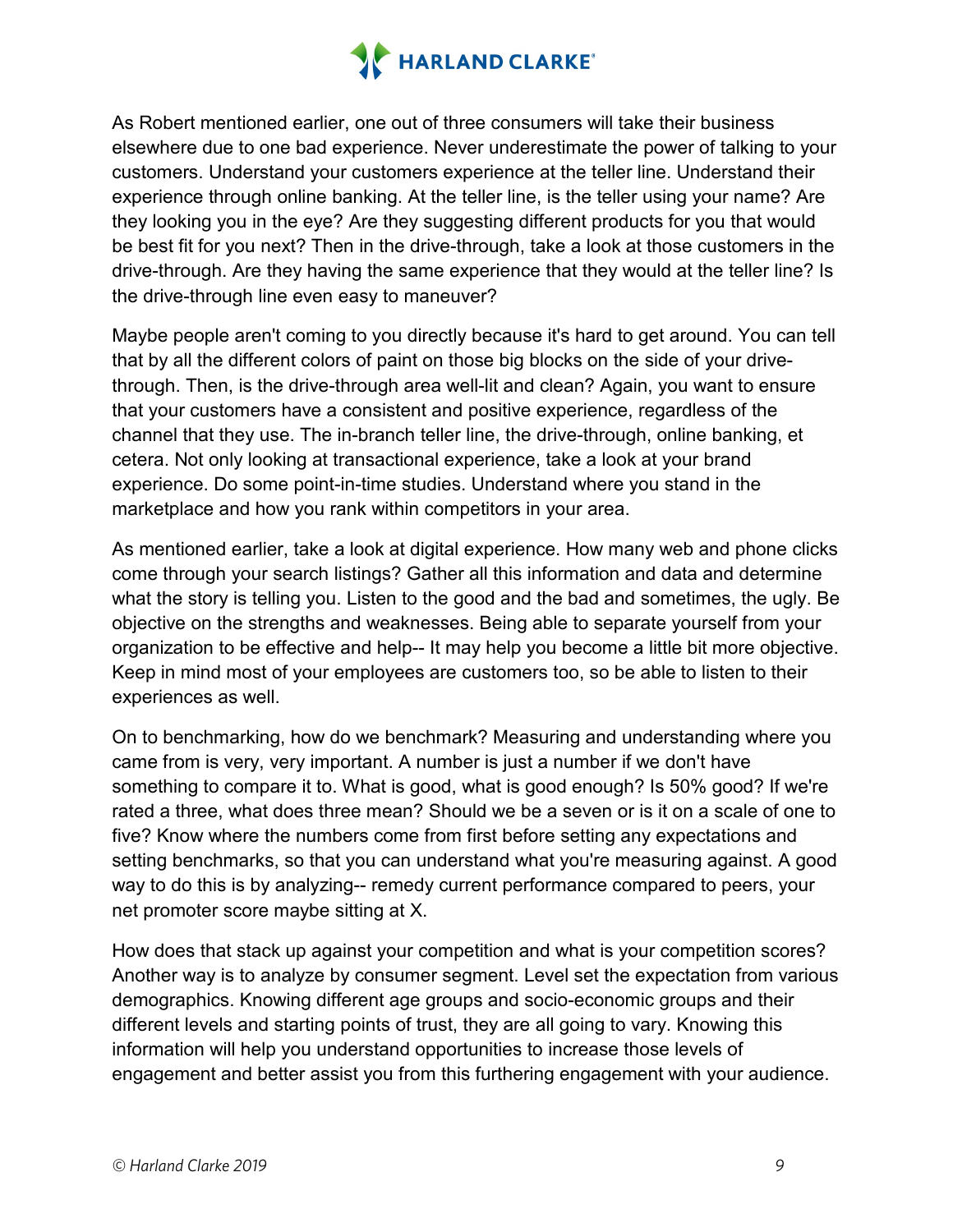

Then tailor your strategies to your targeted segments, and knowing and understanding the different audiences and talking to those audiences on how they expect.

Speaking to my parents versus speaking to friends in my age group and myself, and speaking to my 24-year-old daughter is very different. Know that audience, have a strategy behind speaking to these targeted segments. Then set expectations and benchmarks to improve engagements in these segments. I cannot stress enough, set goals and expectations, set benchmarks, measure, measure, measure, and determine what you're doing right and where there are opportunities for improvement. Let's put it all together. We want to create a strategy around learning from customer feedback.

We want to bench those comparisons and take every opportunity you can to listen to your customer. Do it from the very beginning. Start onboarding your clients or your customers as soon as they open an account with you and listen. Not only listen by what they have to say but what they do. Are they opening the mobile app? Are they downloading the mobile app and using the mobile app and moving their direct deposit over, and are they activating all these services with you? Make sure that communication is welcoming and engaging so you can grow and retain those clients.

Make sure that the process never stops, it's continuous and it keeps ongoing. You keep continuing to measure, you keep assessing and you continue to evolve and refine the information in your goals and in your opportunities. Lastly, your strategy must encompass relevant, timely, omnichannel communications. You'll also want to do continual feedback, collecting, analyzing, monitoring, and of course, correcting whatever needs to be corrected. Lastly, always, always do some industry and peer benchmarking. All right, Lou, I'll pass it back to you for the question session.

**Lou:** Great. Thank you so much, Emily and Robert. We still got quite a ways to go with good stuff but before we head into the Q&A, speaking of good stuff, I'd like to encourage you to take a few moments to fill out the survey that should be going live on your screen momentarily. We'll stand by while that happens. Looks like it's popped up and we'll now respond to questions that have come in throughout the presentation. Here's one very interesting question. What are some good methods to get customers who have been in the branch, to go to Google and give us a review?

**Robert:** Great question. Emily, you want me to take the stand first?

**Emily:** Sure, go ahead.

**Robert:** All right. Number one way, obviously, is ask. Ask, ask, ask. In the branch, where you're doing business, it should be an ongoing part of those in-branch communications, during the onboarding process and over the course of the life cycle communications. After loans have been approved and granted, such as follow-up from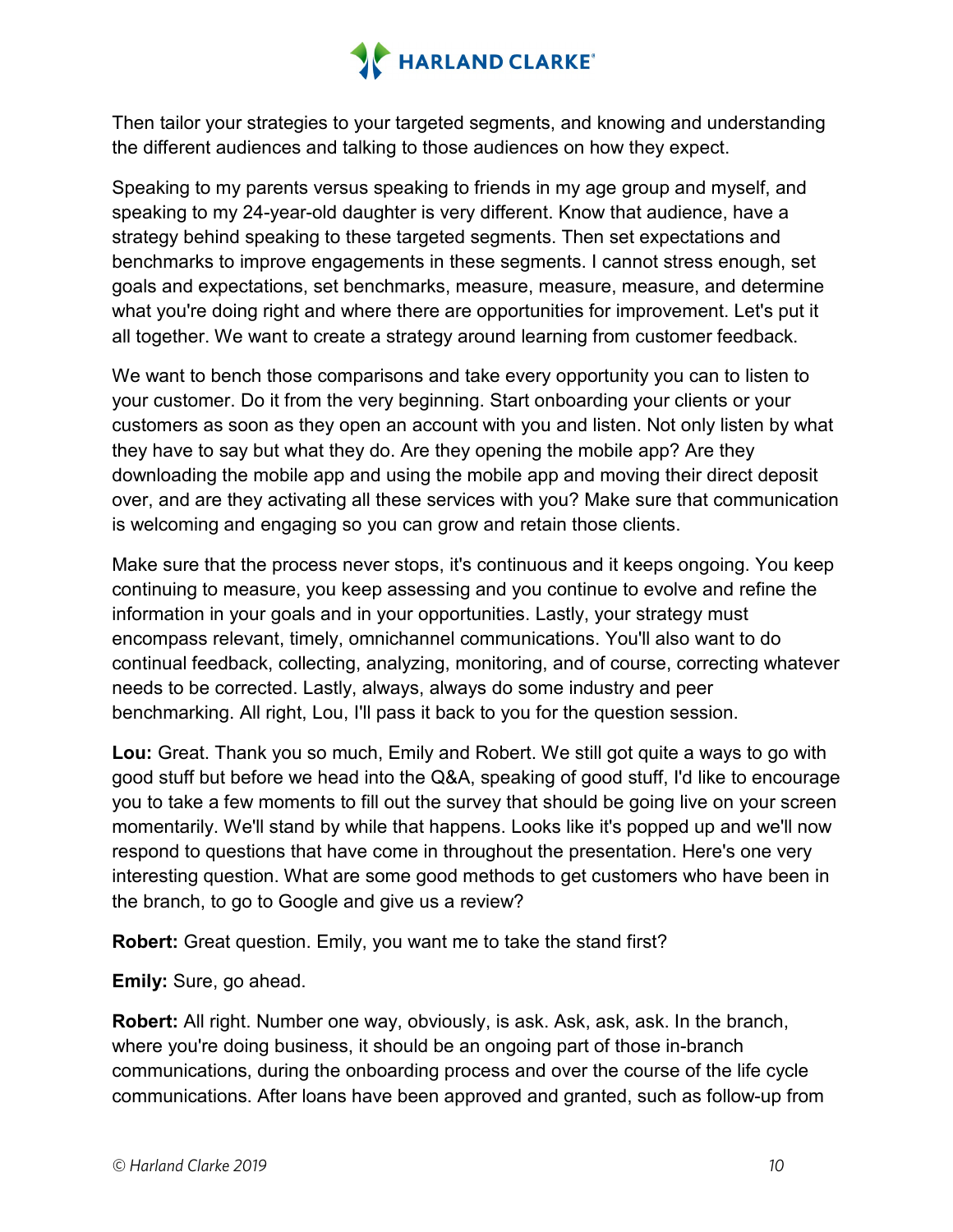

any of the mortgage or other type of loan, your outbound email, then of course, having a process in place, related to what we talked about earlier, is encouraging people to leave ratings and reviews.

Specifically, winning the game today is not just giving ratings and reviews of the brand itself which is important, but again, when we're talking about competing as financial institutions with physical locations, it's important to encourage people to give a review of the specific branches, for example. Absolutely very important, again, for professionals such as loan officers and wealth advisors, but in particular, when Google's making that decision between competitor A and competitor B-- Especially when you're talking about voice search, when it's trying to get that best answer, you want to make sure that you've been asking and asking and asking to get people to review.

Typically, if you just leave it to-- than what it is today, you're only going to get so many reviews and they're going to tend towards negative, they'll be sporadic, but if you're ongoing asking and encouraging, particularly at Google but all these other places- while Facebook's another huge source that we've seen, being above, those two above Yelp and Foursquare for financial institutions-- what you'll find is that you'll get more responses and they'll tend towards the positive and they'll crowd out the negative. We get asked quite a bit about how do I remove negative bad ratings online? You can't.

In fact, Google looks very suspiciously, it doesn't believe that everybody is a five-star or whatever it is. They would rather see a negative review with your quick, timely and personal response than somebody with all five-star reviews, so I just wanted to frame it that way. Again, it comes down to the asking through multi-channels.

**Emily:** Robert, I'll piggyback on that. With negative reviews, a lot of people like to see how the organization or the business responds to those negative reviews. Are they those cut and paste, "Thank you for your feedback," type of responses? Are they true genuine responses? I, for one, as a consumer, like to see how a business responds to those negative reviews and there are plenty of them.

**Lou:** Terrific. I just think I would mention as an aside, I wish they could get rid of bad ratings for webinar hosts but I'm stuck with what I'm stuck with, right?

[laughter]

Next question. Another good one here. Should banks focus on customer engagement or replacing outdated technology first? Wow. What are your views here?

**Robert:** Emily, you want to go first on this one?

**Emily:** Yes. I think focusing on customer engagement is number one priority. There's always going to be updates to technology. From years past, technology has grown and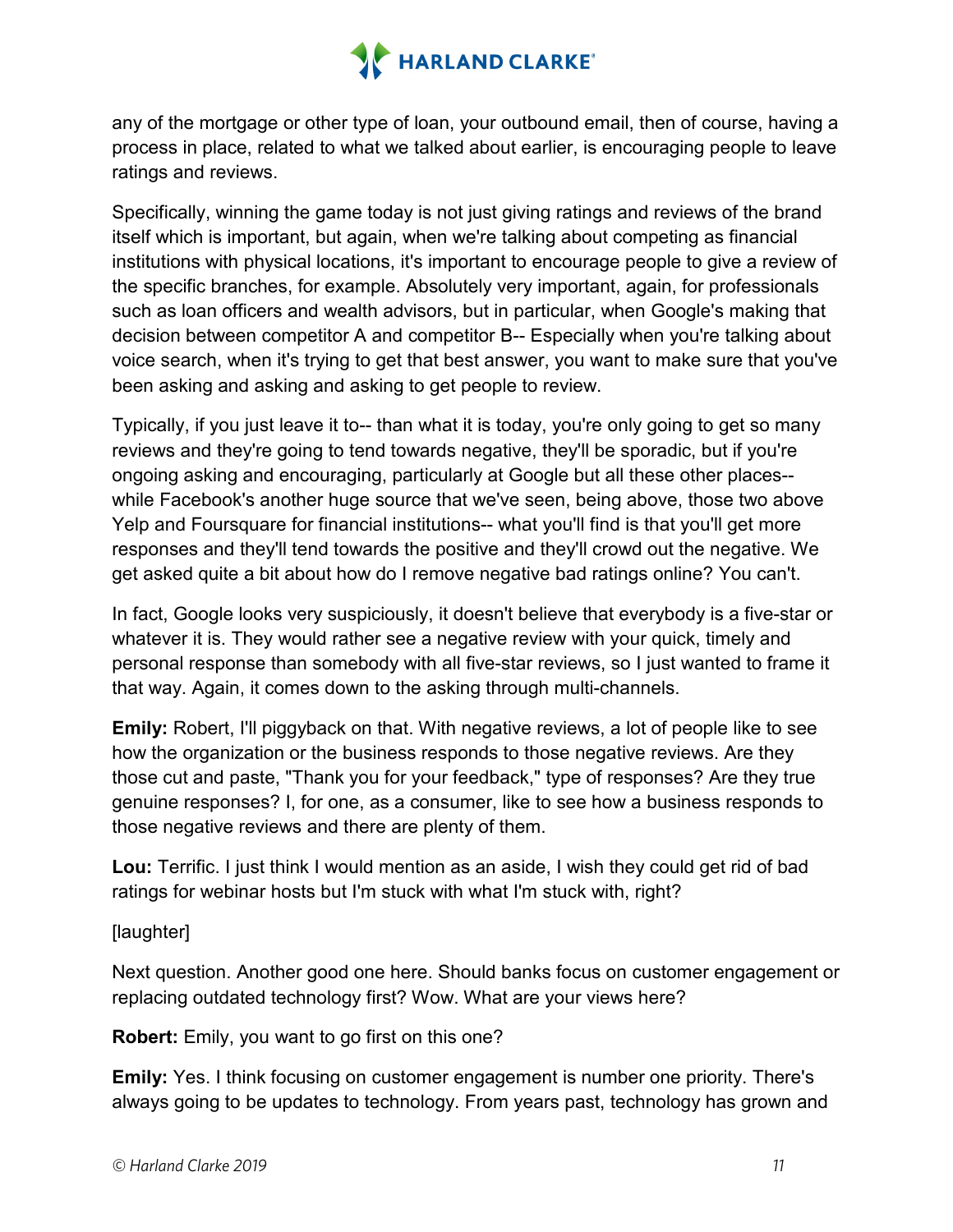

grown and grown, and think of banks back in the olden days where they were handwriting receipts. They still knew your name, they still knew everything about your- tellers knew your name, knew everything about your family and that customer engagement, that customer to them-- you are their bankers. Regardless of how outdated technology is, customer engagement should always come first in my book.

**Robert:** Yes, I absolutely agree. Getting back to earlier in our presentation, we talked about the financial impact of putting in place good customer experience, even making small changes can have a positive impact immediately. We talked about changing technology and the behind the scenes things, that could take a long time, that may require getting funding and maybe ramping up personnel. You can't wait and then resolve. There's just not time to wait anymore for that kind of thing. Even just starting today doing small things while you're putting in place a larger strategy and a set of solutions, I would definitely start that ahead of-- while the technology stuff was being ramped up.

**Lou:** That's a fantastic response, that's 100% on. What I have heard from other thought leaders in the industry is really similar, that the technology is always going to be a chase. What's working today or what might be cutting edge, state of the art today, may change in a year or two, but there's just no time to lose when it comes to engaging customers and it comes down to being smart with what you have. Letting them know that they care, because that's what they are going to be paying attention to. Really, really great insights there. Here's a question that came in. Where do you get benchmark measurements scores from your competitors so you know how you stack up?

**Robert:** Great question. That's something that there are resources available and be transparent-- Harland Clarke has quite a few of them. We have a lot of data and a lot of the industry and ways to provide strategy and solutions so that people can get that insight into how your attrition rate is today, over the last year for example. Then be able to compare it to our massive database of financial industry data, and we have that on a variety of different things, but even just some things as how does your attrition compare to others? How does your deposit portfolio look, your loan portfolio? Those are things we can absolutely help with the financial benchmarking.

When it comes to email we have email specific benchmarking for the financial space to see how your email program would be doing against that, and then whether it's internal or via partners that we work with, we have the ability to help you see how even things as how your local branches appear online or don't, and where the challenges are? Was the information incorrect and how can it be fixed? We certainly can help either point you in the right direction or in most cases, of what we've talked about today, provide the kind of solutions and answers and data that's needed, so you can actually see how you compare against the other. It's definitely a core component of what we do.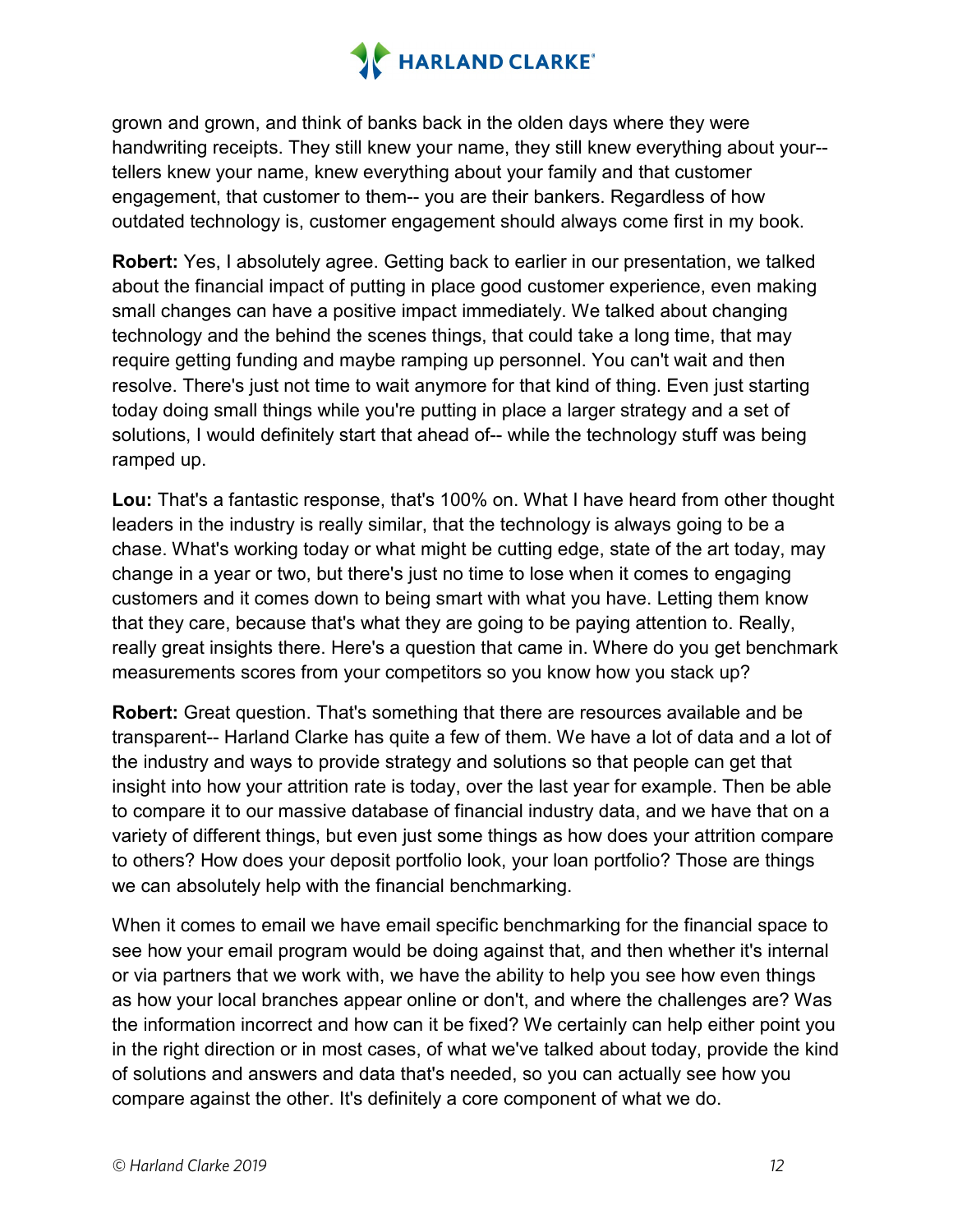

**Lou:** Terrific. Emily, this one looks like it may be for you. I was particularly fascinated by your reference to stagnant and uninteresting social media. Are there any good examples or guidelines for what's interesting and compelling?

**Emily:** I've read a book from Gary V. I can never say his last name, so I'll just leave it at Gary V. He wrote a book called *Right, Right, Jab*. In that book he talks about making social media posts that are relevant to your industry. Making them relevant about banking, maybe some educational pieces, maybe it's something as fun as Happy National Dog Day, post a picture of your dog. Then the jab would be the sales pitch, that soft easy sales pitch that consumers don't even realize is a sales pitch. *Right, Right, Jab* has always been my theory and what I used, my methodologies, from when I was a social media manager.

I always make sure that I posted at least four times a week. It could be fun. Banking's not always fun, it's a **[unintelligible 00:43:23]** but there are things around it. For example, if you have calculators, online calculators, there's usually a fun one on how to become a millionaire by such and such age. Make that a post and refer back to your calculator as it's there for you for whatever you want to calculate.

**Lou:** Yes. I'm waiting to find out how I can become a millionaire by the time I turn 105.

**Emily:** Same here.

[laughter]

**Robert:** I guess we're all on that same boat.

**Lou:** Lou, good luck with that one. Along those lines, but really this is for either one of you, and I don't know that this was directly mentioned in the webinar anywhere, but it really seems like a fun and a compelling question. Do you think it's worth the time and effort to cultivate brand ambassadors from my company to spread positive news to prospective customers or might people see this isn't sincere?

**Robert:** Well, as you just said on the end of it right there, it's got to be sincere because people today have no patience or time for phony and they spot that stuff right away. It's going to be interesting to see how this plays out in the financial vertical compare to retail when you talk about social influencers, because obviously that's a key thing now. As we've moved from desktop search to mobile search, to voice search, and then visual search and we know Jen Y&Z and then going into Alpha, are going to be more visual search.

Obviously when you're talking about retail and jewelry and things like that and travel, the visual search makes a lot of sense, but how is that going to play out or how much impact will that have over time with the younger generations who are more responsive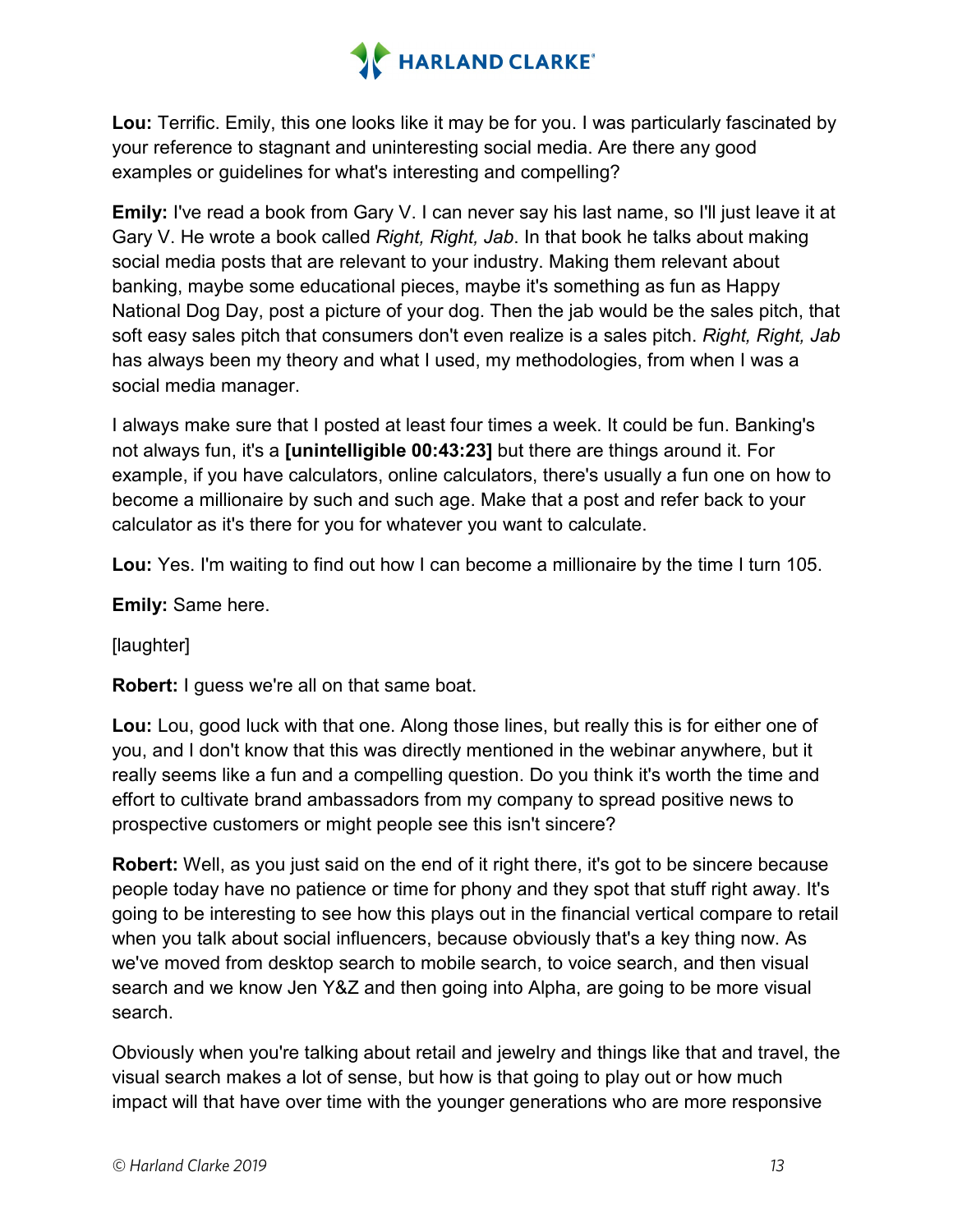

to that kind of a thing? I think that can be the key thing, but finding those social influencers and brand advisers, I think there's something there, but it's got to be absolutely sincere. It's got to be the core of it, because if it's just out there in front, and pushing and phony, they'll smell it a mile away.

**Emily:** On the flip side of that, Robert, you can always look inside too. If you have a very strong passionate culture, your employees are you own ambassadors and they are sincere and passionate about the work that they do. They too can be great ambassadors for your brands.

**Robert:** Something related to some of the questions you had there, I just wanted to share another thing. I had seen a bank out West, had done something interesting to really drive home the community nature. I've always thought this is something that could be replicated across the board, and probably even make more sense when you talk about smaller financial institutions. In each of the branches, they would feature in the middle of the branch-- They got the coffee, they got the Wi-Fi, all that stuff, like an internet café kind of thing, but in the middle of each branch, they would reach out to the community and try and have their ongoing circulating local artist representative of some kind.

It's like driving in that community aspect. I think that's something that's always struck me as a really great way to tie-in sincerely with the community and be part of that community, and then of course all the activities. I've seen so many financial institutions do great community-based activities, and that you can't buy that advertising in terms of the positive goodwill if you strike a cord with people, like putting them first kind of a thing and focusing on what's important to them.

**Lou:** Absolutely. We talk about goodwill which is a fantastic way to put it. Sometimes what is forgotten is that bank employees, bankers want to be part of that community too. They want to feel as one. They want to be treated like people and it's just a huge win all the way around when that type of thing happen. I'm really glad you brought that up. This is an unusual question. [crosstalk] I'm not even quite sure how I would answer this. "I love your insights but I'm afraid when I walk up to the C-suite, I'll get resistance to make changes. What's your advice for communicating the value propositions?"

**Robert:** Wow. It's a loaded question. I think from our perspective, a lot of what we do and especially a lot of what I do in my role is working with marketing teams and people under the C-suite to bridge that gap and have those conversations. It really starts with a lot of dialogue and understanding to make sure that we know where you're at today and what your challenges and what your headwinds are, then be able to put something concrete in place and say, "Look, here's where you are today. Here's what you're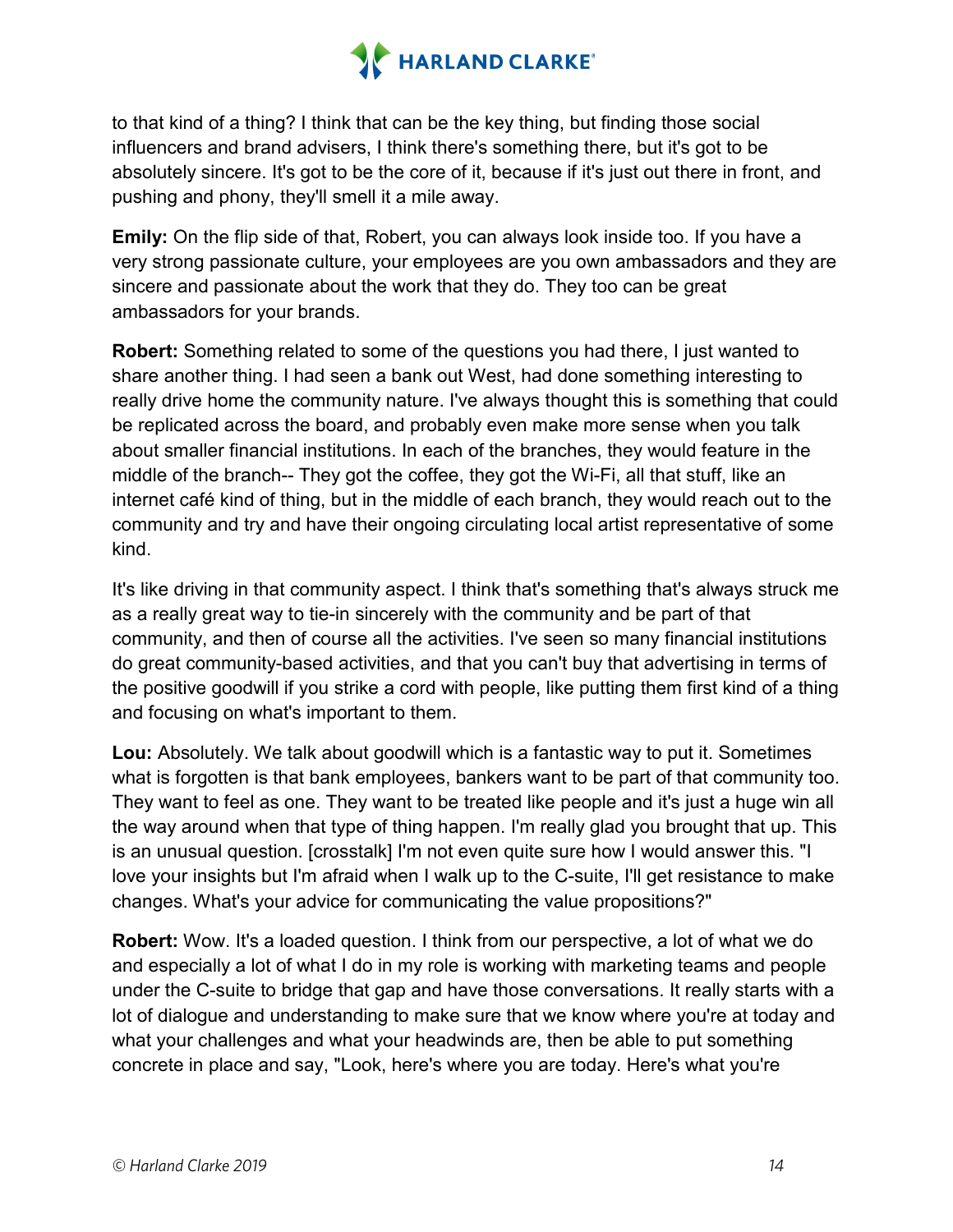

achieving. Awesome, but here's where your competition is. Here's where the opportunity we're seeing."

Leverage all that data that we have access to and insights we have access to so we can put that story together, because at the end of the day, it's telling a story. It also has to be concrete, easy to follow, easy to understand and nuts and bolts. That's something, like translating all that stuff and then, "What's the end result? What are we going to get? If we do this what are we going to get? Where is it going to move the needle?"

I think that it's definitely not something that we would expect everybody on this call to just run and go do, but day in and day out I have these conversations and love having those dialogues to figure out where are you at today, what are you facing, what's around you and how do we get you up to the next level so that you can easily go to the C-suite and present that story and it becomes a no-brainer to a must-have, and not even a question at that point.

**Lou:** Yes. I love that, because one of the things that we've learned here and that I've learned as a person who is in marketing is that people are so responsive to story. We're all wired for story and being able to tell a story that's compelling, one that had the vision of the future, what could be achieved if we do this, is really a great way to get people's attention. It doesn't guarantee that they'll agree with you, but it really makes a clear presentation that not only has very concrete details if you do it well, but has emotional appeal as well. This is a question that I think would be more fun, but certainly defers to both of you as experts in this.

I'm fascinated by what the answer would be. "We know what customers say when we complain. I love your advice on how to handle complaints. What are customers saying about how they want to be engaged?"

**Robert:** Well, that's going to vary by generation really. Yes, every generation is going to have a different expectation and preference. We know, as you skew younger, it's going to be more chat-based and more mobile and digital. Even though 60% some of baby boomers have smartphones, that's not necessarily their preferred method of discussing things. Really I think it's partly understanding who is your customer base first. Again, all these things come back to data. It's diving into what does your account holder database look like today and then really analyzing them. Partly it's coming down to-- it could be a satisfaction survey thing.

Those things we do as well, it's not just brand awareness in markets, and competitive surveys and satisfaction surveys and things like that, but there's certainly surveying and research that can be done with your account holders to try and find out exactly who they are or what they're like and what their interests are. Then Emily, do you have anything on top of that?